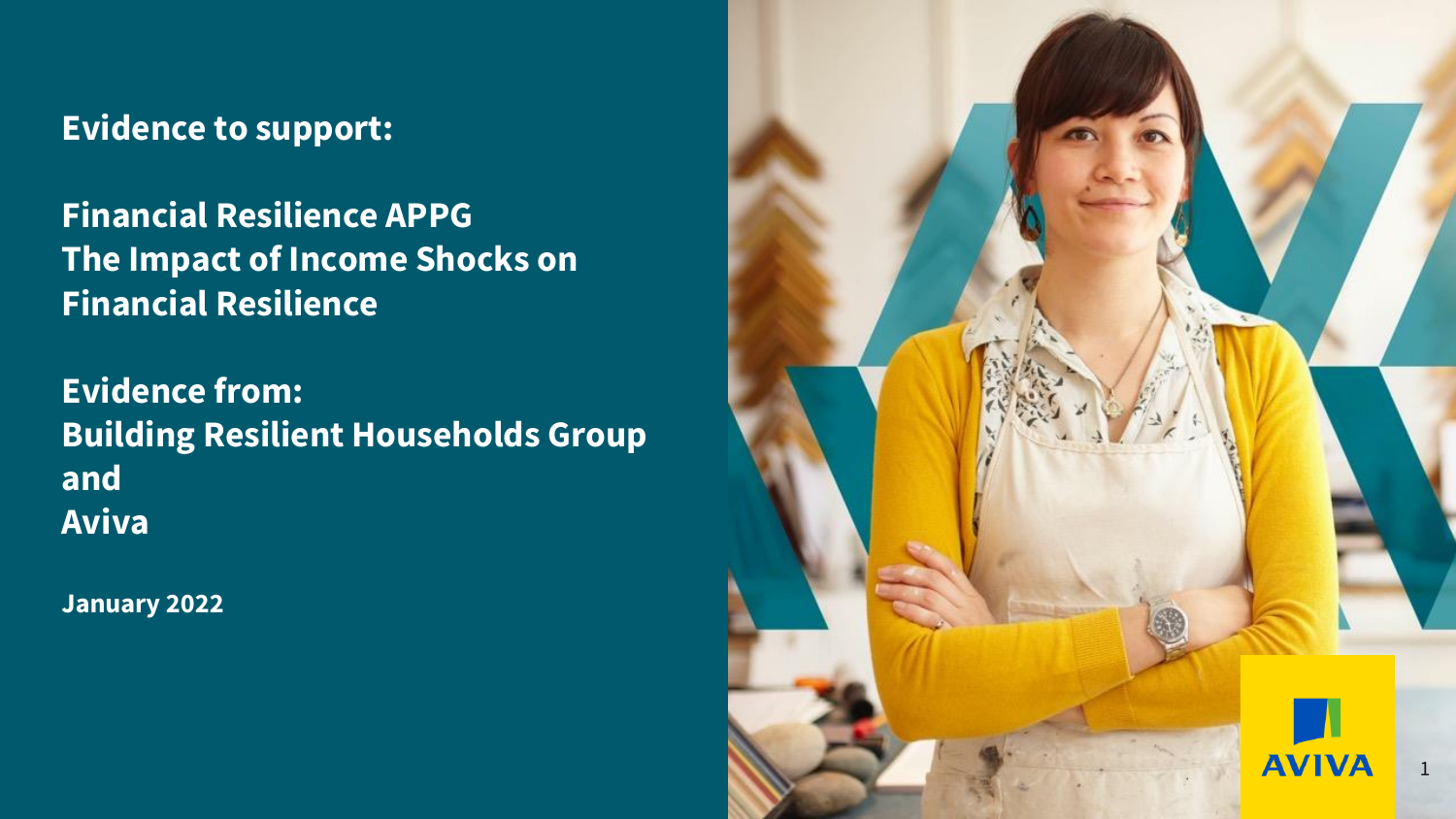

# **Building Resilient Households Group (BRHG)**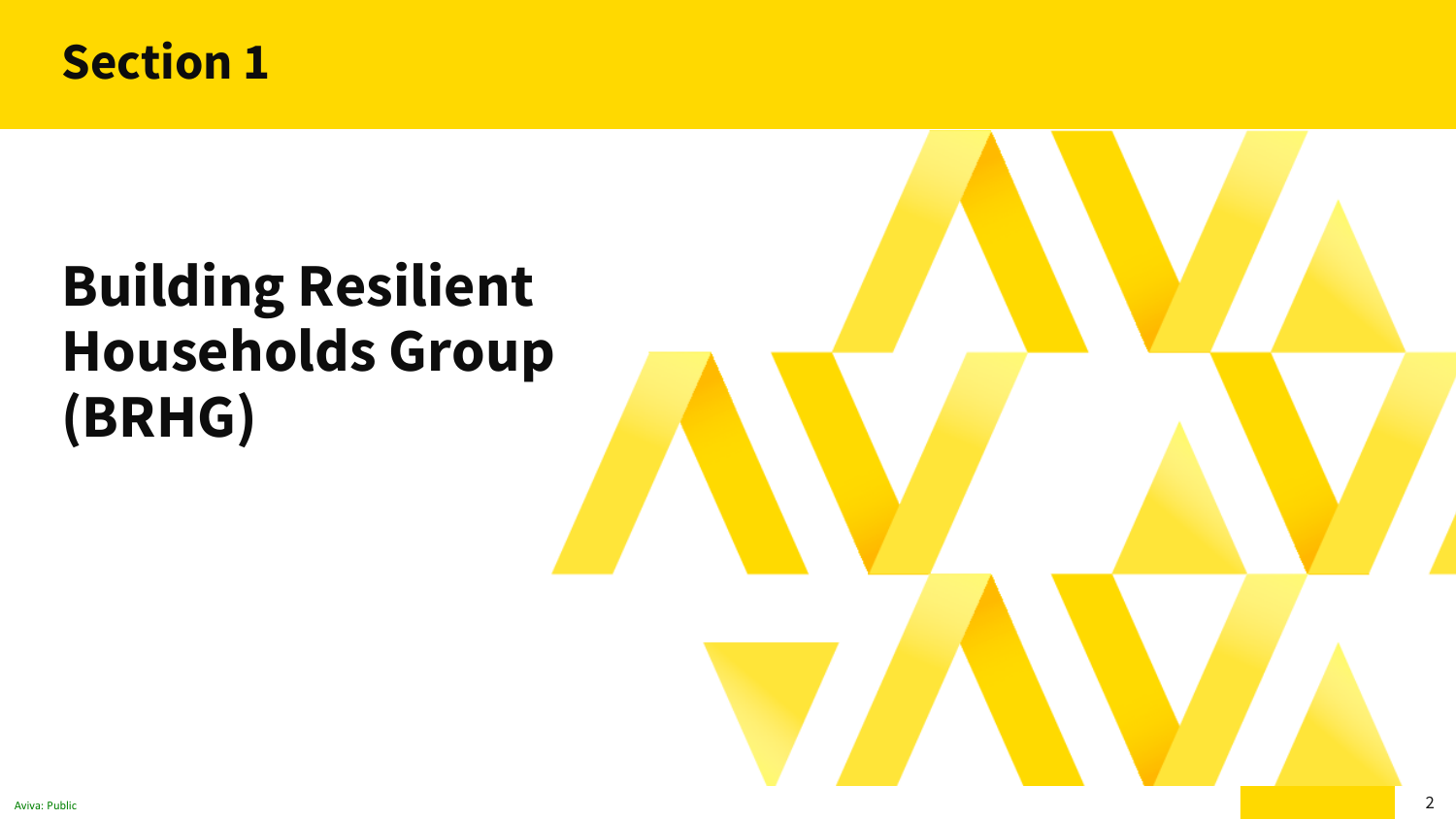

Building Resilient Household Group members for 2022: Aviva, Royal London, Legal & General, LV+, Swiss RE & Scor with associate members from the Chartered Institute of Insurance and the Income Protection Taskforce. Chaired by Alan Woods and Richard Walsh of Sami Consulting.

The BRHG is an informal group whose members include the Chartered Institute of Insurance, a number of insurers and reinsurers interested in Income Protection, and a number of independent members including its two joint-chairs. Its first piece of work – 'The Future of Financial Provision for those too ill to Work' (copy attached) – highlighted the low financial resilience of this group.

#### **Financial Resilience pre-Covid**

In the wake of this report, an independent Financial Resilience Task Force was established as part of the National Financial Capability Strategy work of the Money & Pensions Service, chaired by Baroness Jeannie Drake. Its [report](https://www.fincap.org.uk/en/articles/resilience-task-force) (copy attached), published at the end of 2019 provides a pre-pandemic snapshot of household financial resilience. The report:

- Highlighted the widespread problem of income shocks –with 4 to 6 million people a year facing a major interruption in income. In addition, almost three-quarters of workers now experience significant volatility in their income. At the same time, occupational benefits covering income shocks have reduced, with only 28% of employers now offering sick pay above the statutory minimum of £96 a week.
- Found evidence that many households have low resilience against such income shocks and their wellbeing and health often suffers as a result. There are also wider adverse consequences for their children and other dependents, local community and economy and national/local government and the NHS; these are often poorly understood and overlooked in decision-making.
- Recommended establishment of population-level measurement of financial resilience with a new Resilience Index to be governed by the Office for National Statistics and used to evaluate policy decisions as well as a springboard to developing new financial resilience solutions.

#### **How Covid has affected Financial Resilience**

There have been a range of reports on this topic (see for example<https://www.bankofengland.co.uk/quarterly-bulletin/2021/2021-q2/household-debt-and-covid> ), which no doubt the APPG will receive from other bodies. Common themes include:

- Some people have been able to increase their financial resilience during the pandemic thanks to reduced outgoings combined with stable incomes. In the main, this seems to have primarily benefitted those who already had stable incomes and good levels of financial resilience.
- Others, particularly those in the lower income deciles have seen a worsening of their financial position and/or resilience. Most notable amongst these are:
	- the self-employed; and the self-employed;
	- those living in rented accommodation; Single parents;
		- those who have suffered redundancy;  $\blacksquare$  BAME;
	-
- 
- 
- consumer credit borrowers;  $\blacksquare$  those already in insecure or irregular employment.

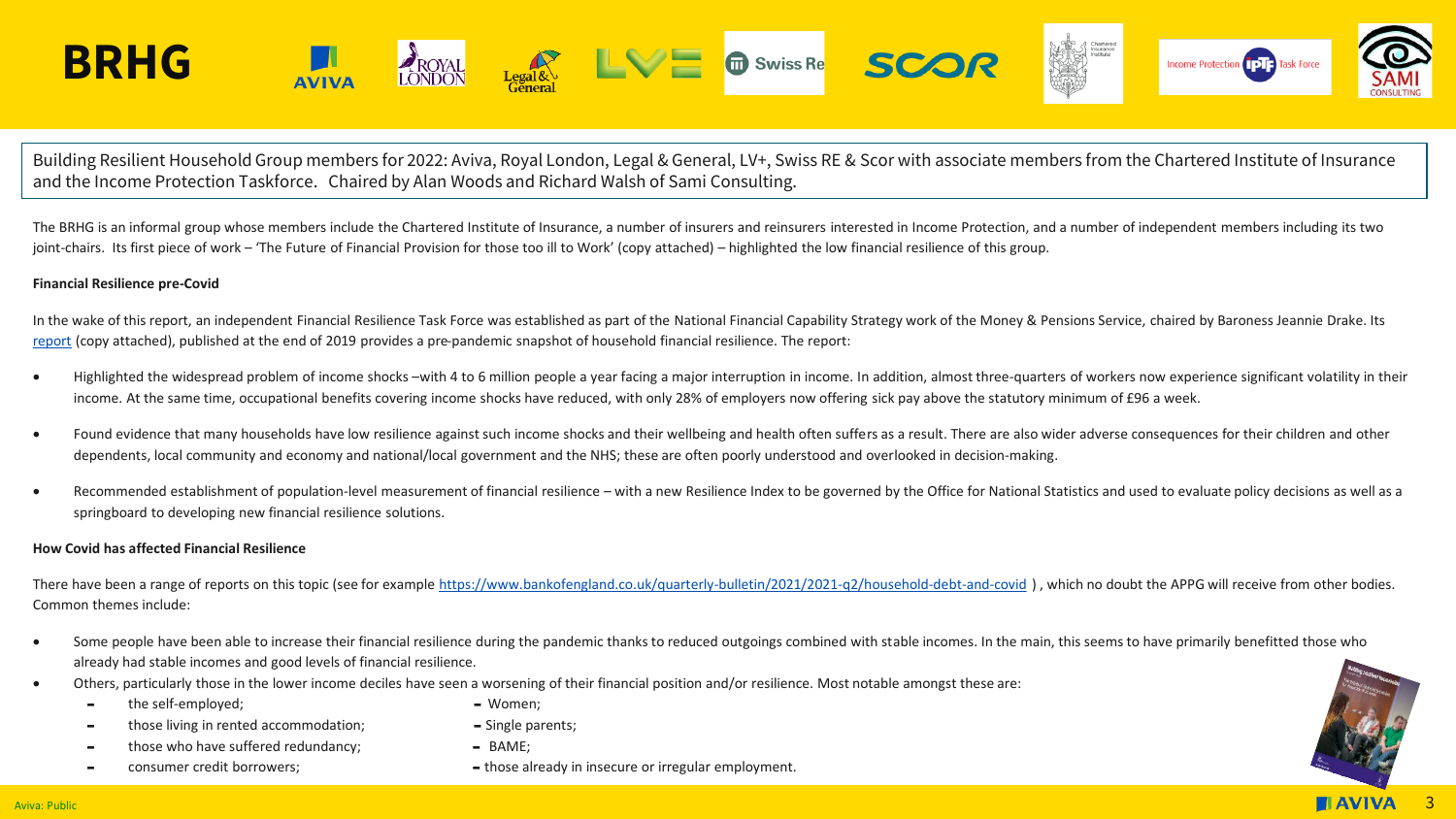

### **Our suggestions for improving financial resilience**

We'd like to suggest a number of ideas for the APPG to explore:

1. We see four key building blocks of household financial resilience:

- The **individua**l (and those close to them) has a key role to play more can be done to help individuals recognise their own situation and take action;
- The **State** plays vital role most obviously through the social security system, but also through its enabling powers, with local authorities also having much to contribute;
- **Employers** play a huge role both through benefits such as sickness pay, redundancy and bereavement benefits, and through actions they can take to promote the financial and physical security of their workforce;
- The **Financial Services industry**  through good banking, affordable credit and well-designed insurance products and ensuring that individuals can easily access their products both (with or without financial advice).

The APPG might like to look at emerging ideas in this area against this framework.

2. All these parties have to be involved – simply trying to encourage action by individuals alone will make little progress. Even so, helping individuals better understand their resilience, and how to improve it could be a useful component of a broader package.

3. Measurement is vital. We know that, following the Task Force report, a number of bodies continue to work on improving the measurement of resilience. This is essential to both guiding future action, evaluating possible policy interventions and tracking progress.

4. At a more detailed level, we have been looking at how the interaction of state benefits and protection insurance could be improved. We attach a summary of a specific proposal which has been evaluated by the Institute and Faculty of Actuaries and would level the playing field to help renters get the same deal from the Universal Credit system as is already available to mortgage holders.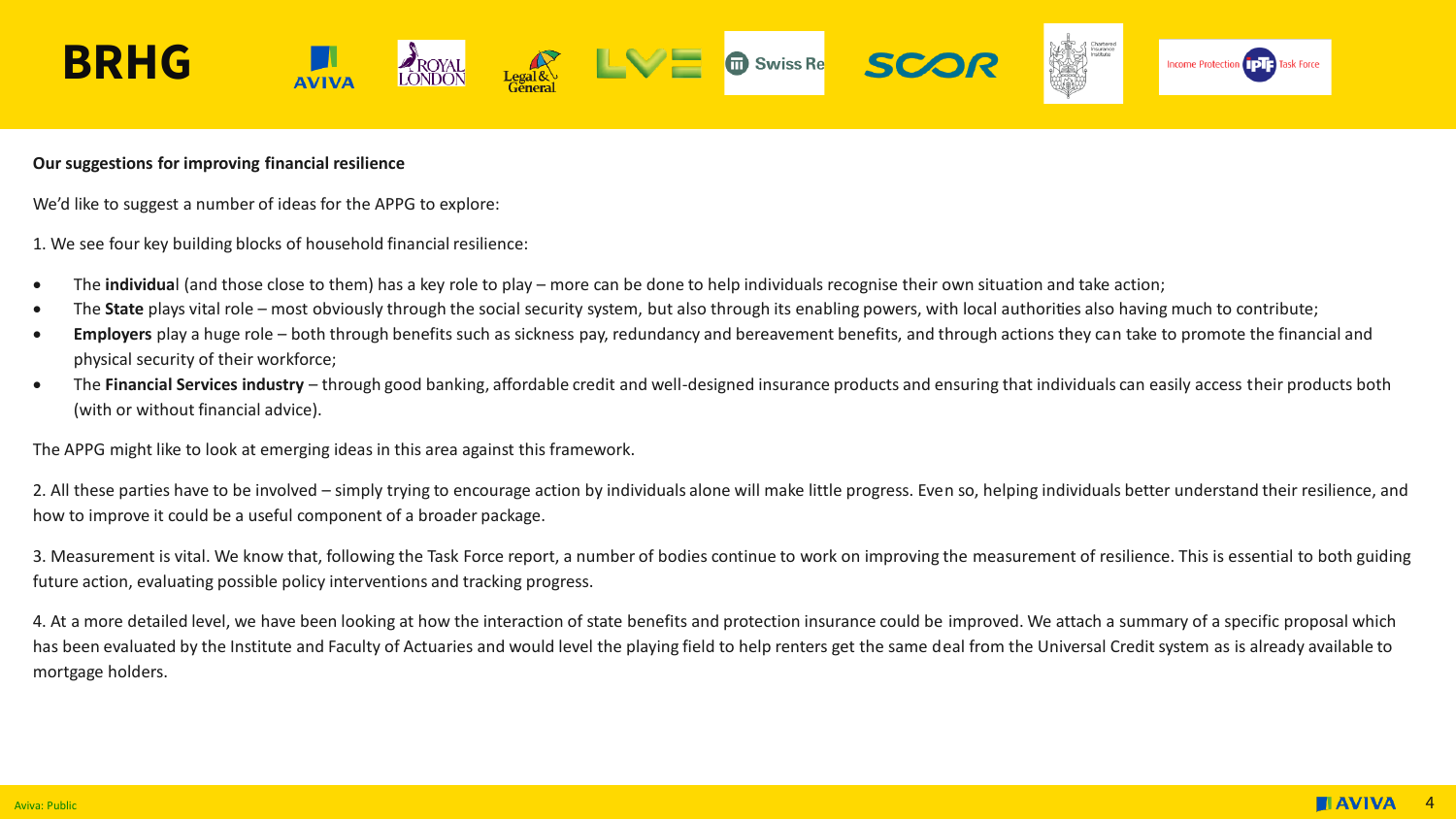### **Section 2**

## **Summary of 'Protecting Generation Rent' Report dated Sep'19**

**Produced in conjunction with the BRHG**

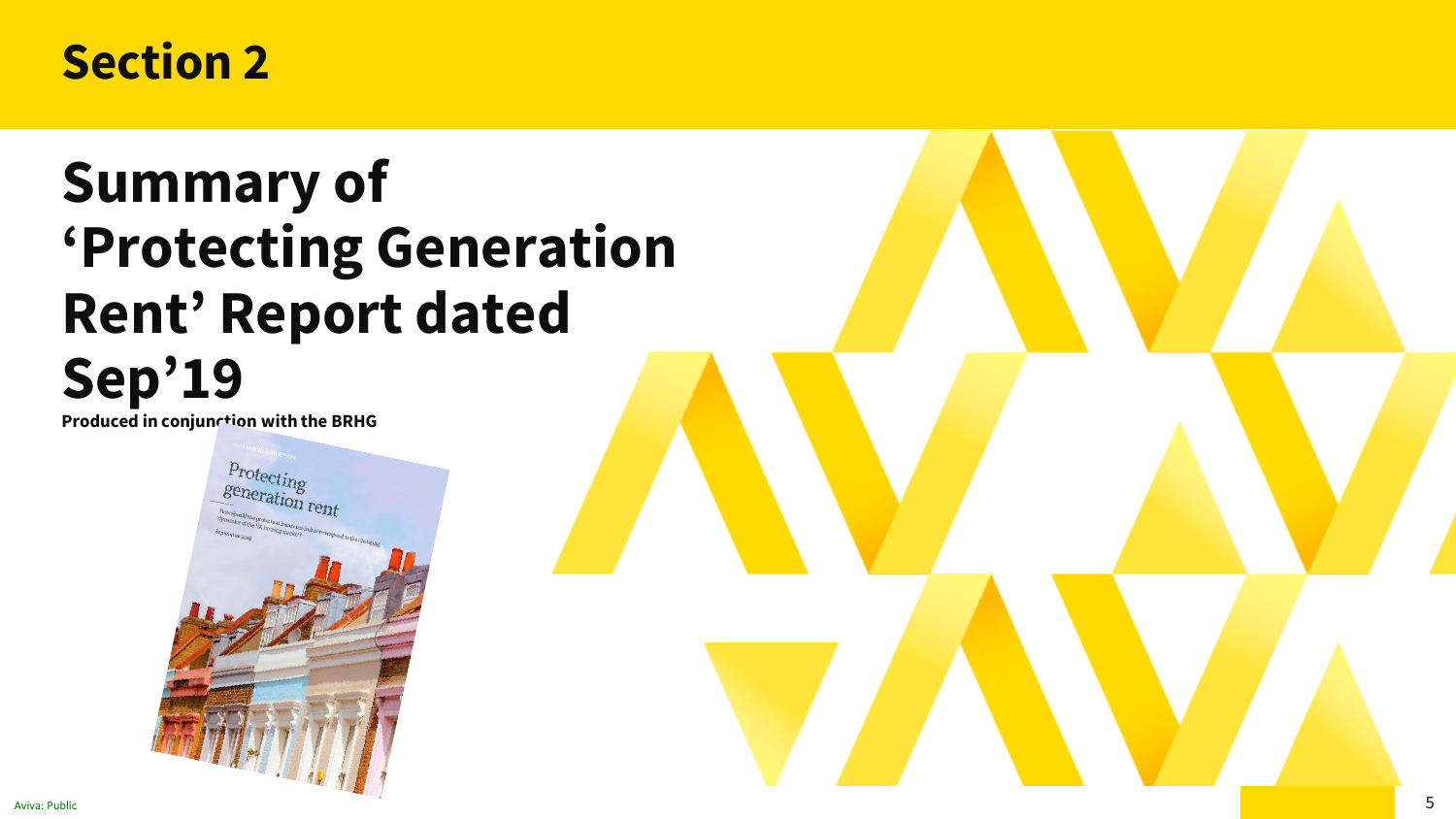## **Renters – Financial Resilience & Role of Income Protection**



An increase of nearly 61% in 10 years



Average number of years renting 16  $14$  $12$ 10



- **1 in 4 households could be renting privately by 2021 – change in attitude of renting, not just a stepping stone to buy.**
- **Affordability – 2006 to 2018 wages increased 28% whereas house prices increased 40%.**
- **65% of renters are under the age of 45.**
- **50% of children born in 2018 were born into rented accommodation.**
- **37% of people have been renting for 10 years or more – this is no longer just a short term solution**



How likely are the following scenarios to happen

- **20% of renters are concerned about being able to pay their rent if they are unable to work due to illness.**
- **Many renters hold contents insurance so recognise that risk, but given more renters are concerned about illness than having their contents stolen they may not be aware or have considered Income Protection.**

#### Percentage of people that are concerned about being unable to afford rent due to illness or inability to work